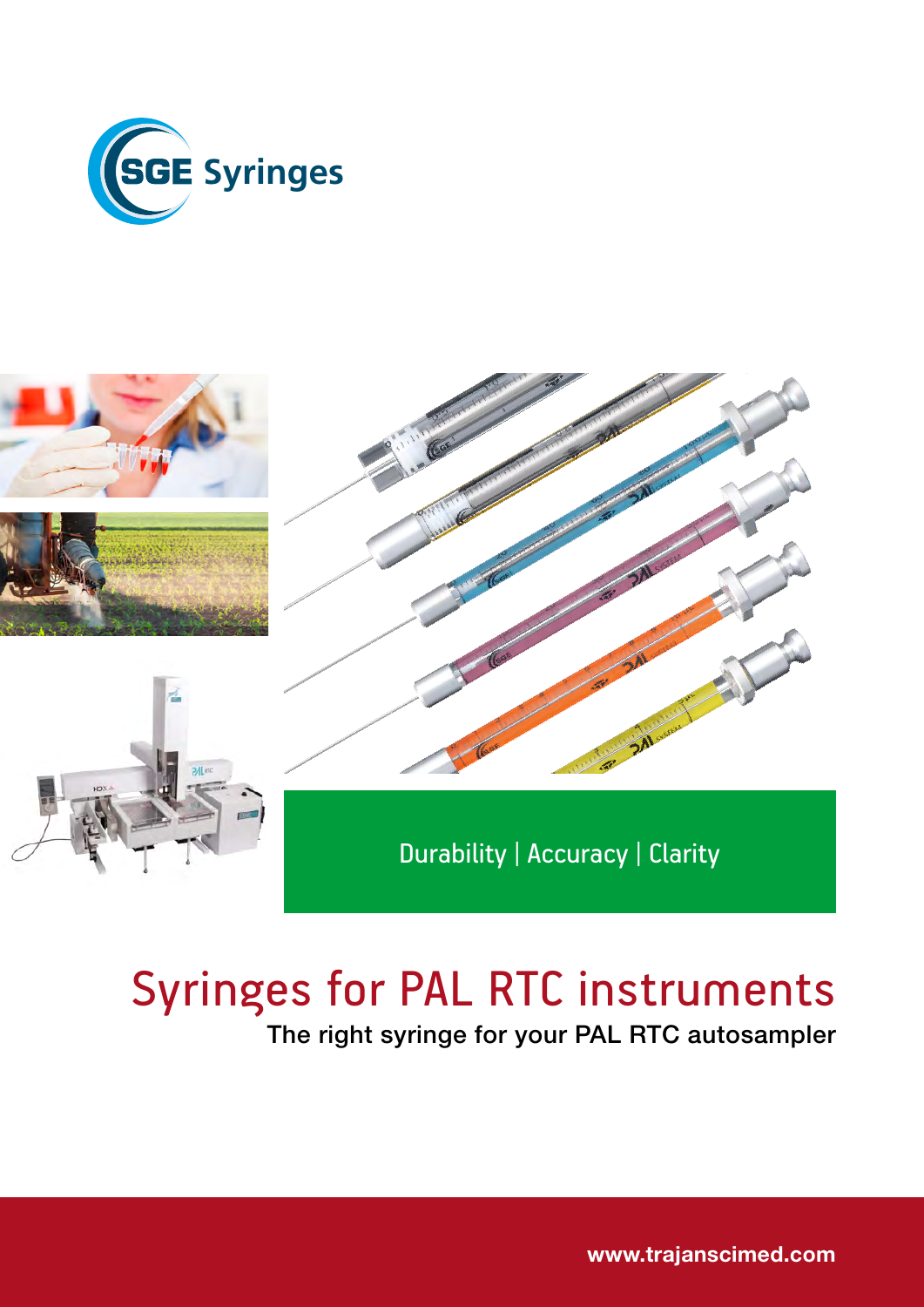Achieve the best results from your PAL RTC instrument by using syringes designed and developed in collaboration with the instrument manufacturer.



## Syringes for PAL RTC instruments

The right syringe for your autosampler.

- Diamond syringe benefits, including longer syringe life, improved solvent resistance, greater temperature range and increased operational smoothness.
- Vibrant color scheme distinct color-by-volume system for easy identification of installed syringes.
- Comprehensive range:
	- *0.5 μL 10 mL*
	- *Fixed and removable needle options*
	- *Metal and PTFE tipped (gas tight) plunger options*
	- *GC and LC syringes*
	- *Headspace applications*
	- *Standard (57 mm), Extended (85 mm) and Headspace (65 mm) needle lengths*

| Feature                                                        | <b>Benefits</b>                                                                                                                                              |
|----------------------------------------------------------------|--------------------------------------------------------------------------------------------------------------------------------------------------------------|
| Developed in collaboration with the instrument<br>manufacturer | Confidence the syringe specifications perfectly match your instrument's requirements.                                                                        |
| Plunger button adjustment                                      | Improved accuracy and precision, lower dead volume.                                                                                                          |
| Metal or replaceable PTFE- tipped (gas tight)<br>plungers      | Application specific choice, offering improved chemical compatibility and reduced overall costs<br>(replace PTFE-tipped plunger rather than entire syringe). |
| Ultra-smooth internal glass barrel surface                     | Reduces potential for carryover.<br>Improves the cleanability and therefore longevity of the syringe.                                                        |
| Replaceable needle option                                      | Increased application specific flexibility.<br>Reduced overall costs (replace the needle rather than the entire syringe).                                    |
| Color coded syringes                                           | Syringe is easy to identify, even when installed in an instrument.                                                                                           |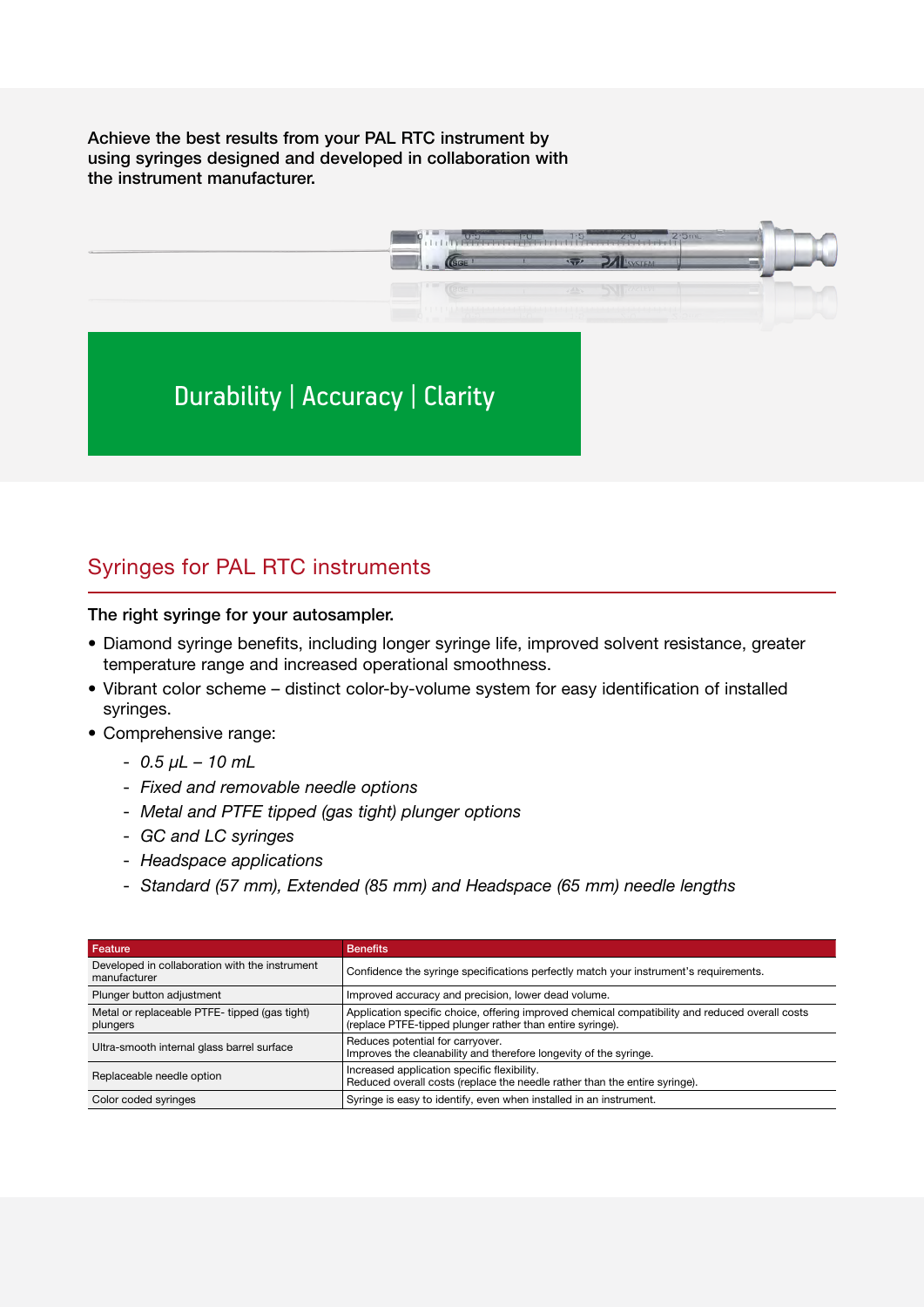### New potential in headspace analysis

With Diamond Headspace Syringes for PAL RTC Instruments from CTC Analytics, achieve outstanding reproducibility while saving time, and improving workflow.

- Reproducibility a unique energized plunger tip design ensures a gas tight seal is consistently maintained providing outstanding performance and longevity with temperature cycling.
- Operating temperature premium performance continues even when temperature cycling up to 150°C.
- Save time and improve workflow extended equilibration times are not required. Reduced carryover minimizes the time used flushing and washing syringes.

The right syringe for your PAL RTC autosampler